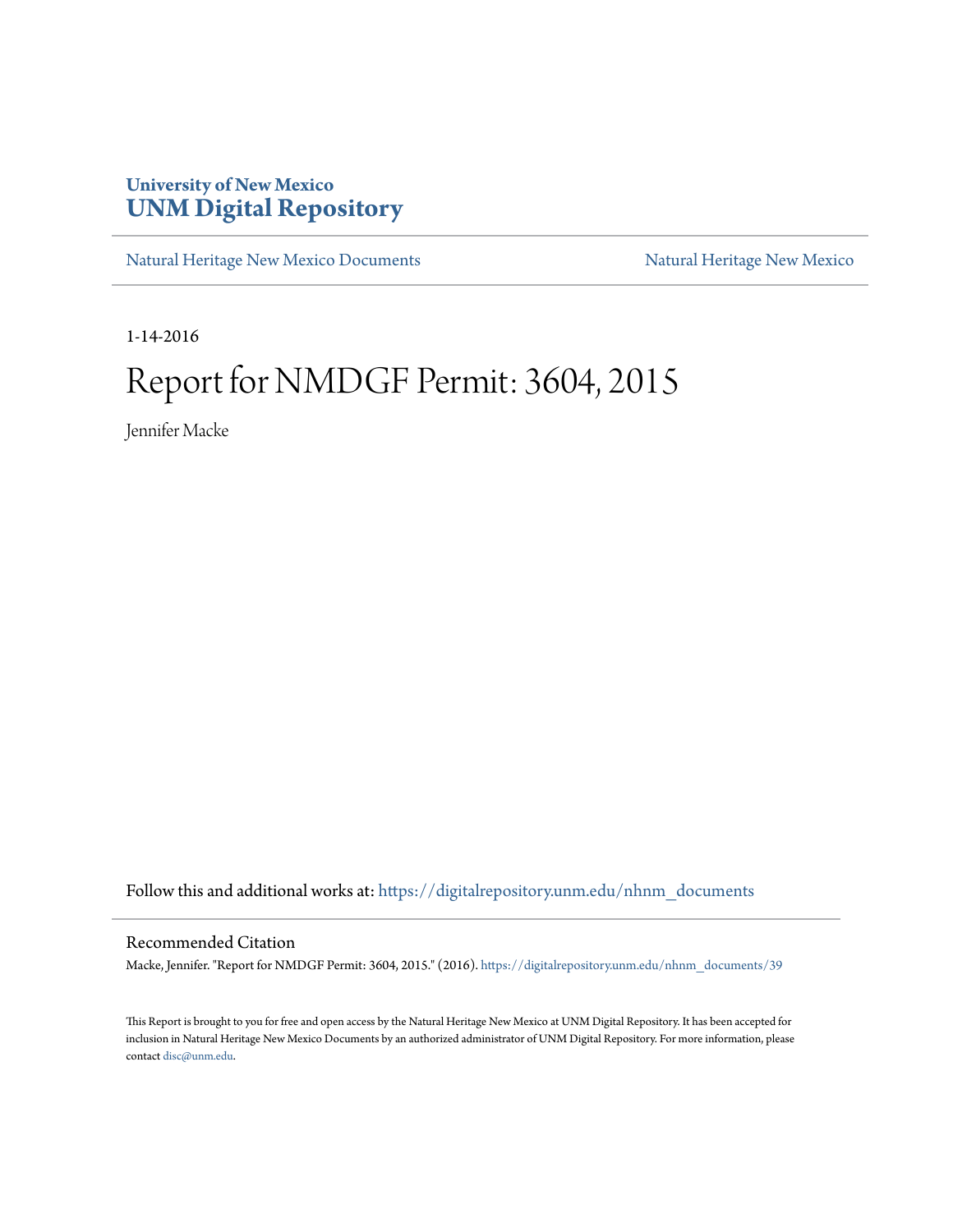#### **New Mexico Department of Game and Fish Annual Report Educational Authorization Permit**

**INSTRUCTIONS:** This form is for reporting activities conducted under a New Mexico Department of Game and Fish Education Permit. All permittees must provide the information requested in each of the columns below. Use of this form is not mandatory, but any other form of submission must include the same information. Please include an itinerary of future presentations planned. Filing an annual report is a condition of your permit. Continual failure to file a timely or incomplete report could result in suspension of your permit. You must submit a report even if you had no activity during the year. **Please email to DGF.Permits@state.nm.us.** You may also submit a handwritten copy or other communications (be certain to sign and date), to: **New Mexico Department of Game and Fish, Field Operations Division, P.O. Box 25112, Santa Fe, NM 87504. The deadline to submit this report is Jan. 31.**

|                                                                                                   | If submitting a paper copy with original signature: To the best of my knowledge, the information | <i>If submitting an electronic copy:</i> By checking the box below, I agree |                                                                     |              |  |  |
|---------------------------------------------------------------------------------------------------|--------------------------------------------------------------------------------------------------|-----------------------------------------------------------------------------|---------------------------------------------------------------------|--------------|--|--|
| contained in this report is correct, complete, and in compliance with stipulations required of me |                                                                                                  |                                                                             | that to the best of my knowledge, the information contained in this |              |  |  |
| as a permittee under NMDGF Authorization.                                                         |                                                                                                  |                                                                             | report is correct, complete and in compliance with stipulations     |              |  |  |
|                                                                                                   |                                                                                                  |                                                                             | required of me as a permittee under NMDGF authorization.            |              |  |  |
| Permittee signature                                                                               | Date                                                                                             |                                                                             | Jennifer Macke                                                      | Date 1/14/16 |  |  |

**Name of Permittee: Jennifer Macke Permit No. 3604 Report Year** 2015 **Telephone 505-662-0460 email** jen@peecnature.org **Address: Pajarito Environmental Education Center PO Box 547, Los Alamos, NM 87544**

✓

| Date         | Location (incl. static display)               | Organization                                      | <b>Number</b><br>attending | Age group | Subject matter                                | Live species/dead<br>specimens used | <b>Disposition</b>                      |
|--------------|-----------------------------------------------|---------------------------------------------------|----------------------------|-----------|-----------------------------------------------|-------------------------------------|-----------------------------------------|
| 4/22-10/9/15 | Los Alamos Nature Center<br>permanent display | Pajarito Environmental<br><b>Education Center</b> | 12,477                     | All       | <b>Visitors-Native</b><br><b>Fish Exhibit</b> |                                     | Returned to hatchery<br>10/14/15 frozen |
| 4/28/15      | Los Alamos Nature Center<br>permanent display | Pajarito Environmental<br><b>Education Center</b> | 40                         | 6         | Local Wildlife                                | 3                                   | Returned to hatchery<br>10/14/15 frozen |
| 4/29/15      | Los Alamos Nature Center<br>permanent display | Pajarito Environmental<br><b>Education Center</b> | 48                         |           | Habitats                                      |                                     | Returned to hatchery<br>10/14/15 frozen |
| 5/1/15       | Los Alamos Nature Center<br>permanent display | Pajarito Environmental<br><b>Education Center</b> | 57                         | 6         | Local Wildlife                                |                                     | Returned to hatchery<br>10/14/15 frozen |
| 5/5/15       | Los Alamos Nature Center<br>permanent display | Pajarito Environmental<br><b>Education Center</b> | 8                          | 16        | Local Wildlife                                |                                     | Returned to hatchery<br>10/14/15 frozen |
| 5/6/15       | Los Alamos Nature Center<br>permanent display | Pajarito Environmental<br><b>Education Center</b> | 55                         | 6         | Local Wildlife                                | 3                                   | Returned to hatchery<br>10/14/15 frozen |
| 5/7/15       | Los Alamos Nature Center<br>permanent display | Pajarito Environmental<br><b>Education Center</b> | 45                         | 6         | Local Wildlife                                | 3                                   | Returned to hatchery<br>10/14/15 frozen |
| 5/7/15       | Los Alamos Nature Center<br>permanent display | Pajarito Environmental<br><b>Education Center</b> | 58                         |           | <b>Habitats</b>                               | 3                                   | Returned to hatchery<br>10/14/15 frozen |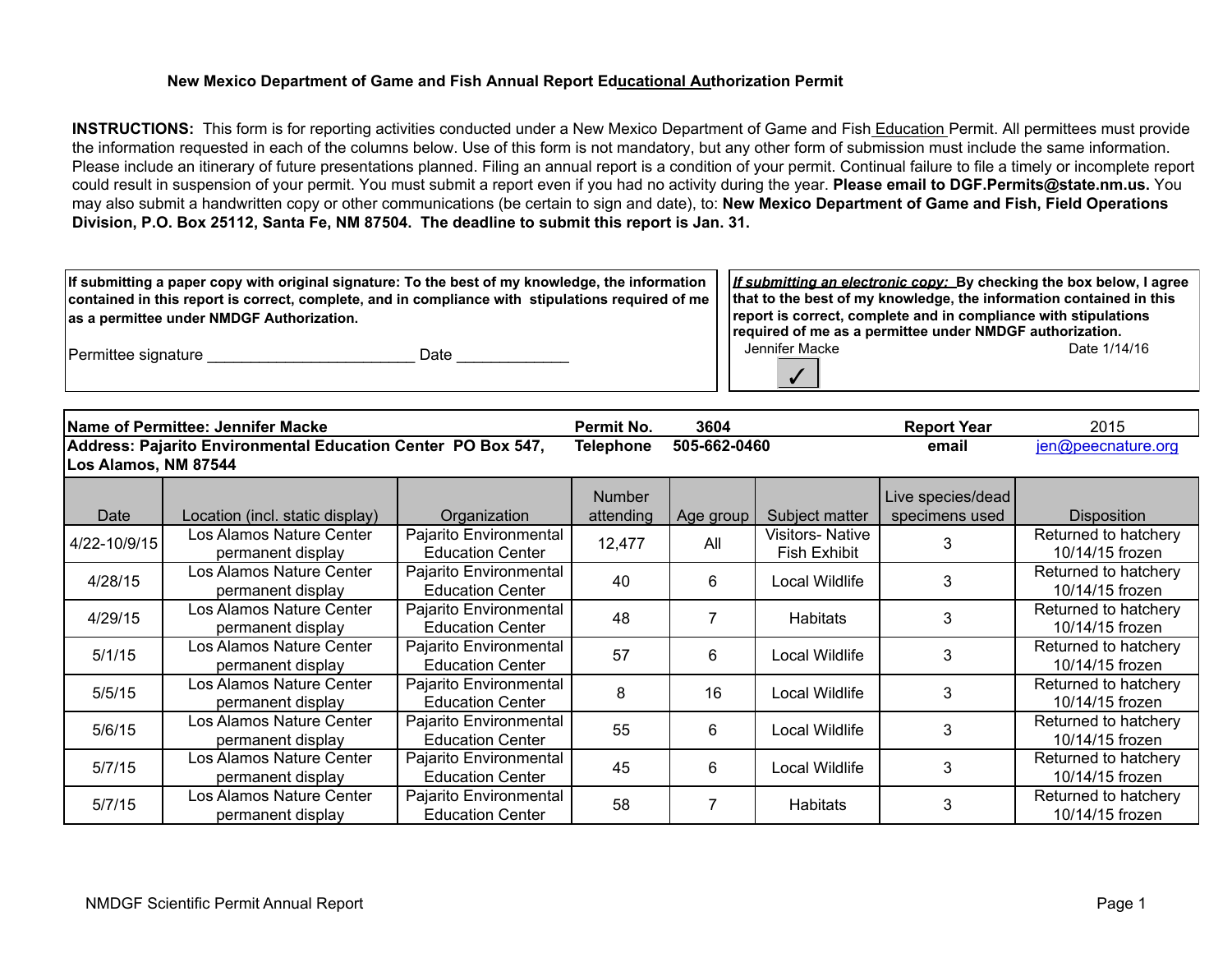| 5/8/15               | Los Alamos Nature Center<br>permanent display | Pajarito Environmental<br><b>Education Center</b> | 70    | 6              | Local Wildlife                                | $\mathfrak{S}$ | Returned to hatchery<br>10/14/15 frozen |
|----------------------|-----------------------------------------------|---------------------------------------------------|-------|----------------|-----------------------------------------------|----------------|-----------------------------------------|
| 5/12/15              | Los Alamos Nature Center<br>permanent display | Pajarito Environmental<br><b>Education Center</b> | 3     | 16             | <b>Local Wildlife</b>                         | 3              | Returned to hatchery<br>10/14/15 frozen |
| 5/15/15              | Los Alamos Nature Center<br>permanent display | Pajarito Environmental<br><b>Education Center</b> | 56    | $\overline{7}$ | Habitats                                      | $\sqrt{3}$     | Returned to hatchery<br>10/14/15 frozen |
| 5/21/15              | Los Alamos Nature Center<br>permanent display | Pajarito Environmental<br><b>Education Center</b> | 60    | 5              | Patterns &<br>Colors in Nature                | $\mathsf 3$    | Returned to hatchery<br>10/14/15 frozen |
| 5/30/15              | Los Alamos Nature Center<br>permanent display | Pajarito Environmental<br><b>Education Center</b> | 12    | 8              | Animal themed<br>birthday party               | $\mathfrak{S}$ | Returned to hatchery<br>10/14/15 frozen |
| 6/23/15              | Los Alamos Nature Center<br>permanent display | Pajarito Environmental<br><b>Education Center</b> | 25    | 8              | <b>Local Wildlife</b>                         | $\mathsf 3$    | Returned to hatchery<br>10/14/15 frozen |
| 6/30/15              | Los Alamos Nature Center<br>permanent display | Pajarito Environmental<br><b>Education Center</b> | 26    | 9              | <b>Local Wildlife</b>                         | $\mathfrak{S}$ | Returned to hatchery<br>10/14/15 frozen |
| 7/1/15               | Los Alamos Nature Center<br>permanent display | Pajarito Environmental<br><b>Education Center</b> | 60    | 8              | <b>Local Wildlife</b>                         | $\mathfrak{S}$ | Returned to hatchery<br>10/14/15 frozen |
| 7/8/15               | Los Alamos Nature Center<br>permanent display | Pajarito Environmental<br><b>Education Center</b> | 10    | 9              | Local Wildlife                                | $\sqrt{3}$     | Returned to hatchery<br>10/14/15 frozen |
| 7/24/15              | Los Alamos Nature Center<br>permanent display | Pajarito Environmental<br><b>Education Center</b> | 25    | 12             | Local Wildlife                                | $\mathfrak{S}$ | Returned to hatchery<br>10/14/15 frozen |
| 8/7/15               | Los Alamos Nature Center<br>permanent display | Pajarito Environmental<br><b>Education Center</b> | 16    | 10             | <b>Local Wildlife</b>                         | $\mathfrak{S}$ | Returned to hatchery<br>10/14/15 frozen |
| 9/12/15              | Los Alamos Nature Center<br>permanent display | Pajarito Environmental<br><b>Education Center</b> | 12    | $\mathbf{1}$   | Animal themed<br>birthday party               | $\mathfrak{S}$ | Returned to hatchery<br>10/14/15 frozen |
| 9/22/15              | Los Alamos Nature Center<br>permanent display | Pajarito Environmental<br><b>Education Center</b> | 12    | 5              | Animal themed<br>birthday party               | $\mathfrak{S}$ | Returned to hatchery<br>10/14/15 frozen |
| 9/30/15              | Los Alamos Nature Center<br>permanent display | Pajarito Environmental<br><b>Education Center</b> | 37    | 5              | Patterns &<br>Colors in Nature                | $\mathfrak{S}$ | Returned to hatchery<br>10/14/15 frozen |
| 10/2/15              | Los Alamos Nature Center<br>permanent display | Pajarito Environmental<br><b>Education Center</b> | 52    | 5              | Patterns &<br>Colors in Nature                | $\mathsf 3$    | Returned to hatchery<br>10/14/15 frozen |
| 10/7/15              | Los Alamos Nature Center<br>permanent display | Pajarito Environmental<br><b>Education Center</b> | 35    | 5              | Patterns &<br><b>Colors in Nature</b>         | $\mathfrak{S}$ | Returned to hatchery<br>10/14/15 frozen |
| $10/10-$<br>12/31/15 | Los Alamos Nature Center<br>permanent display | Pajarito Environmental<br><b>Education Center</b> | 3,394 | All            | <b>Visitors-Native</b><br><b>Fish Exhibit</b> | 10             | Live, currently on display              |
| 10/21/15             | Los Alamos Nature Center<br>permanent display | Pajarito Environmental<br><b>Education Center</b> | 40    | 5              | Patterns &<br><b>Colors in Nature</b>         | 10             | Live, currently on display              |
| 10/25/15             | Los Alamos Nature Center<br>permanent display | Pajarito Environmental<br><b>Education Center</b> | 12    | 8              | Animal themed<br>birthday party               | 10             | Live, currently on display              |
| 10/30/15             | Los Alamos Nature Center<br>permanent display | Pajarito Environmental<br><b>Education Center</b> | 18    | $\bf 8$        | Local Wildlife                                | 10             | Live, currently on display              |
| 11/7/15              | Los Alamos Nature Center<br>permanent display | Pajarito Environmental<br><b>Education Center</b> | 70    | 11             | Food Chain                                    | 10             | Live, currently on display              |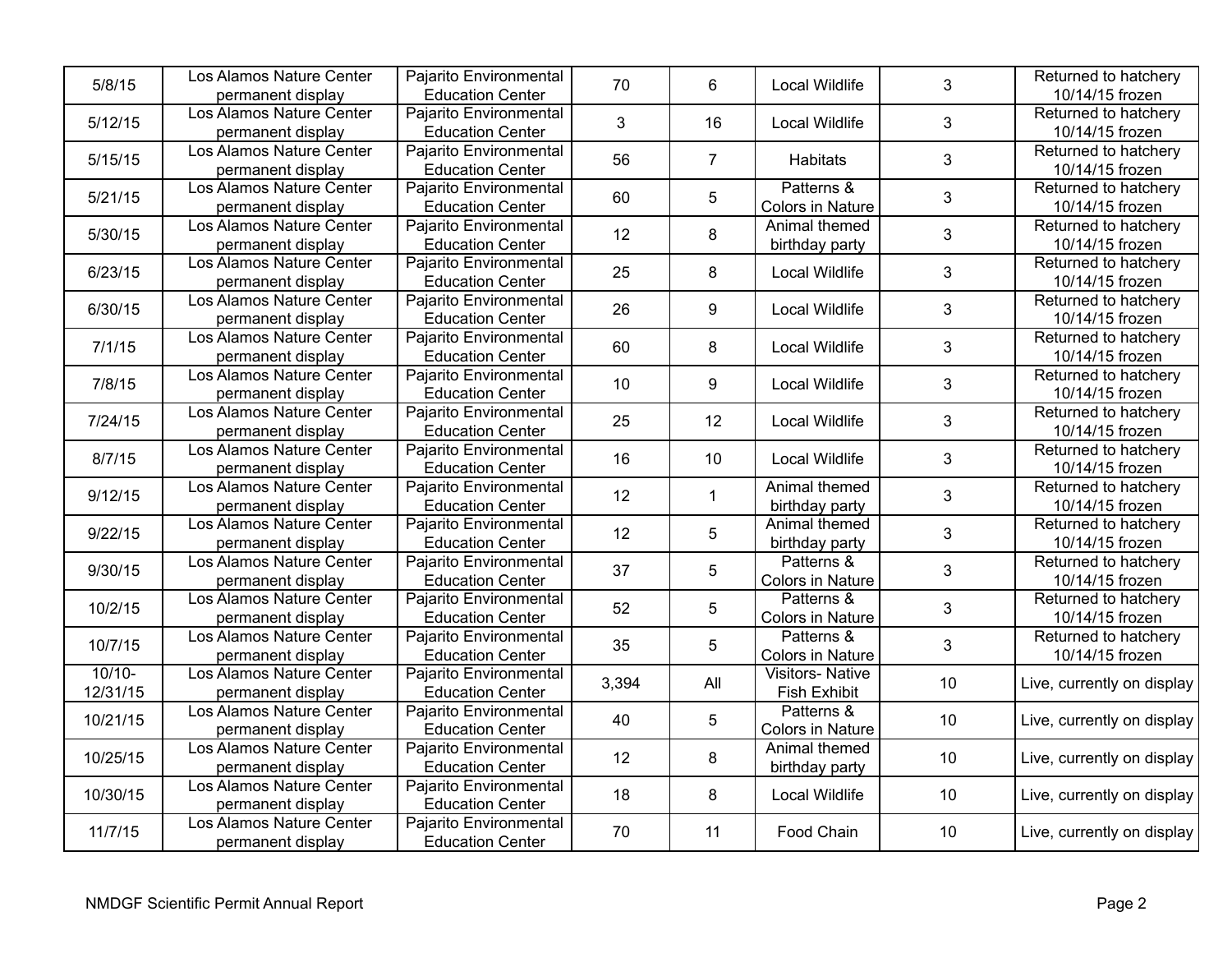| 11/7/15  | Los Alamos Nature Center<br>permanent display                      | Pajarito Environmental<br><b>Education Center</b>                     | 12 | $\bf 8$        | Animal themed<br>birthday party | 10 | Live, currently on display |
|----------|--------------------------------------------------------------------|-----------------------------------------------------------------------|----|----------------|---------------------------------|----|----------------------------|
| 12/12/15 | Los Alamos Nature Center                                           | Pajarito Environmental                                                | 12 | 4              | Animal themed<br>birthday party | 10 | Live, currently on display |
| 12/13/15 | permanent display<br>Los Alamos Nature Center<br>permanent display | Education Center<br>Pajarito Environmental<br><b>Education Center</b> | 12 | $\overline{4}$ | Animal themed<br>birthday party | 10 | Live, currently on display |
|          |                                                                    |                                                                       |    |                |                                 |    |                            |
|          |                                                                    |                                                                       |    |                |                                 |    |                            |
|          |                                                                    |                                                                       |    |                |                                 |    |                            |
|          |                                                                    |                                                                       |    |                |                                 |    |                            |
|          |                                                                    |                                                                       |    |                |                                 |    |                            |
|          |                                                                    |                                                                       |    |                |                                 |    |                            |
|          |                                                                    |                                                                       |    |                |                                 |    |                            |
|          |                                                                    |                                                                       |    |                |                                 |    |                            |
|          |                                                                    |                                                                       |    |                |                                 |    |                            |
|          |                                                                    |                                                                       |    |                |                                 |    |                            |
|          |                                                                    |                                                                       |    |                |                                 |    |                            |
|          |                                                                    |                                                                       |    |                |                                 |    |                            |
|          |                                                                    |                                                                       |    |                |                                 |    |                            |
|          |                                                                    |                                                                       |    |                |                                 |    |                            |
|          |                                                                    |                                                                       |    |                |                                 |    |                            |
|          |                                                                    |                                                                       |    |                |                                 |    |                            |
|          |                                                                    |                                                                       |    |                |                                 |    |                            |
|          |                                                                    |                                                                       |    |                |                                 |    |                            |
|          |                                                                    |                                                                       |    |                |                                 |    |                            |
|          |                                                                    |                                                                       |    |                |                                 |    |                            |
|          |                                                                    |                                                                       |    |                |                                 |    |                            |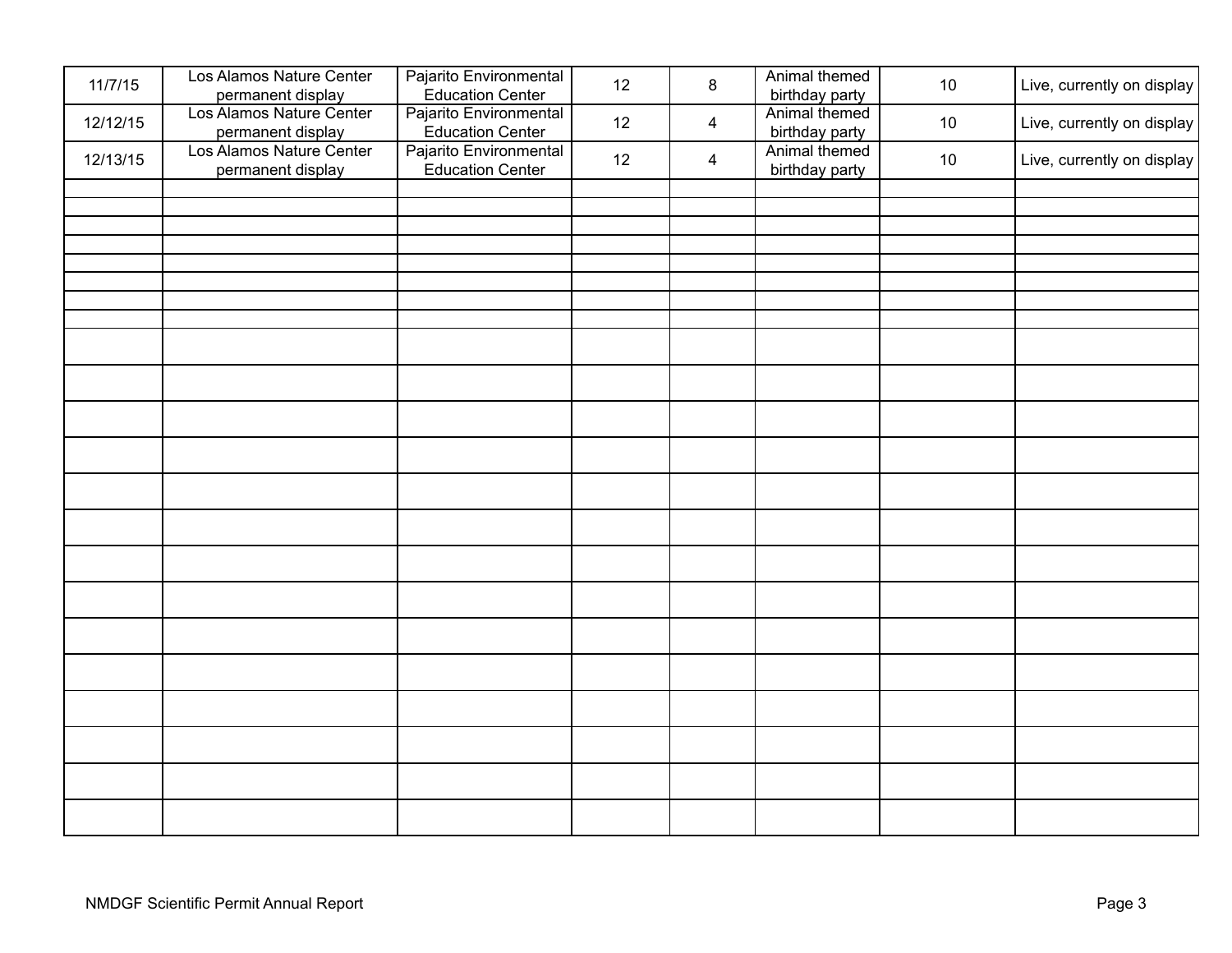### Rio Grande Cutthroat Trout at Los Alamos Nature Center Permit Number 3604

## Acquisition and Disposition Chart

| <b>Date</b> | <b>Transfer Notes</b>                                                    | Change         | $\overline{\#}$<br>Live | $#$ in<br><b>Freezer</b> |
|-------------|--------------------------------------------------------------------------|----------------|-------------------------|--------------------------|
| 3/25/15     | Received permit from NMDGF (max 20 trout)                                |                |                         |                          |
| 4/17/15     | Received 6 trout from Seven Springs Hatchery                             | 6              | 6                       | $\Omega$                 |
| 5/20/15     | One euthanized (emaciated, never ate), stored<br>in freezer              | $-1$           | 5                       | 1                        |
| 7/29/15     | One euthanized and given to vet for disease<br>testing (disposal by vet) | $-1$           | $\overline{4}$          | 1                        |
| 8/6/15      | Returned one to the hatchery due to behavioral<br>problems               | $-1$           | 3                       | 1                        |
| 9/4/15      | Received 14 baby trout from hatchery                                     | 14             | 17                      | 1                        |
| 9/28/15     | One large trout euthanized, stored in freezer                            | $-1$           | 16                      | 2                        |
| 10/9/15     | Two remaining large trout euthanized, stored in<br>freezer               | $-2$           | 14                      | $\overline{4}$           |
| 10/14/15    | Returned 4 frozen trout to the hatchery (Tony<br>picked up)              | $\overline{0}$ | 14                      | $\overline{0}$           |
|             |                                                                          |                |                         |                          |
|             |                                                                          |                |                         |                          |
|             |                                                                          |                |                         |                          |
|             |                                                                          |                |                         |                          |

Pajarito Environmental Education Center at Los Alamos Nature Center 2600 Canyon Road Los Alamos, NM 87544 center@peecnature.org (505) 662-0460